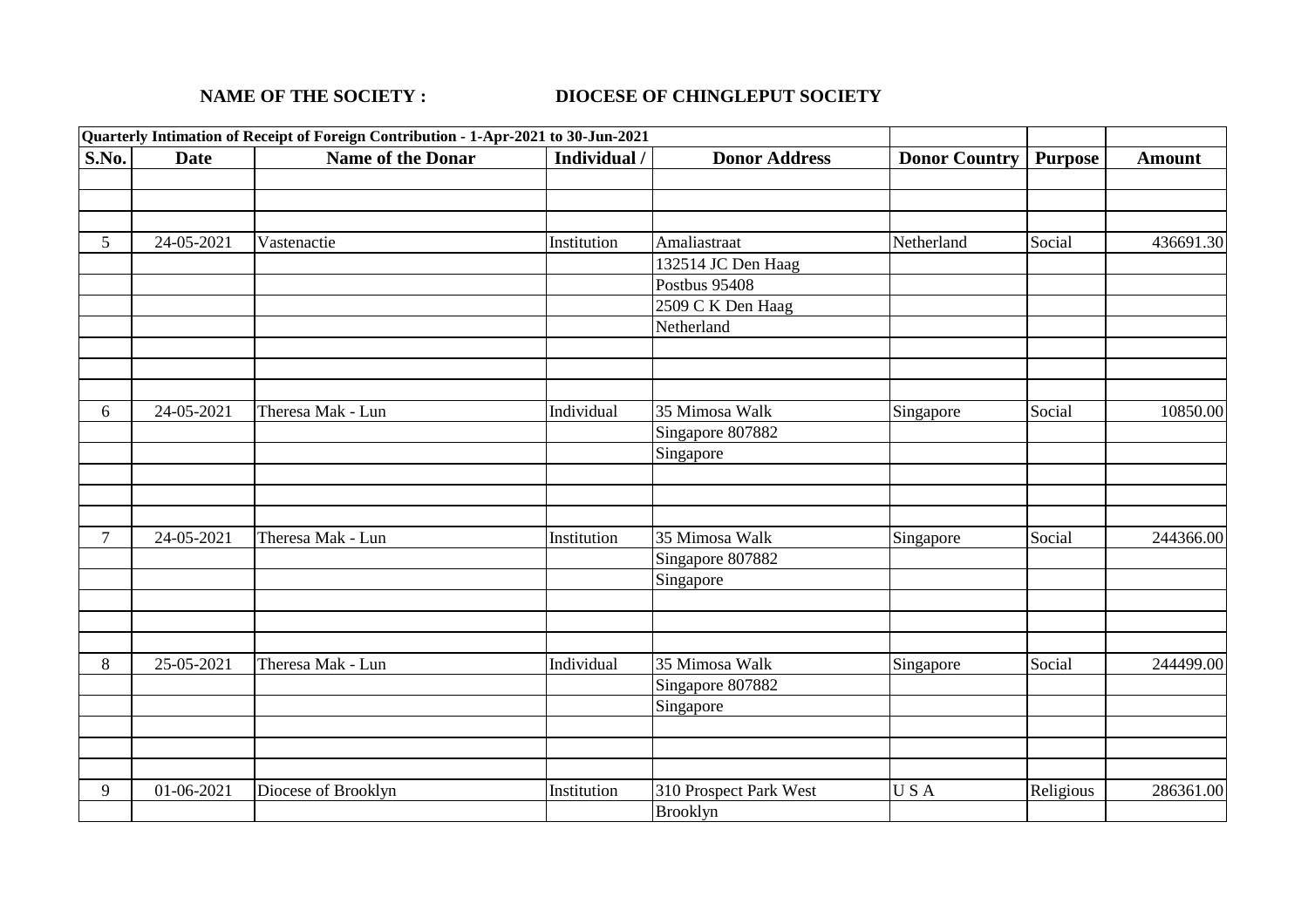|    |            |                              |             | New York 11215                    |              |        |           |
|----|------------|------------------------------|-------------|-----------------------------------|--------------|--------|-----------|
|    |            |                              |             | USA                               |              |        |           |
|    |            |                              |             |                                   |              |        |           |
|    |            |                              |             |                                   |              |        |           |
|    |            |                              |             |                                   |              |        |           |
| 10 | 01-06-2021 | Monika Wagner                | Individual  | Gemeindereferentin                | Germany      | Social | 43690.00  |
|    |            |                              |             | Katholische Gemeinde              |              |        |           |
|    |            |                              |             | St. Elisabeth                     |              |        |           |
|    |            |                              |             | Alexanderstr                      |              |        |           |
|    |            |                              |             | 45,99817 Eisenach,03691-203880    |              |        |           |
|    |            |                              |             | Handy                             |              |        |           |
|    |            |                              |             |                                   |              |        |           |
|    |            |                              |             |                                   |              |        |           |
|    |            |                              |             |                                   |              |        |           |
| 11 | 03-06-2021 | Diocese of Freiburg          | Institution | Erzbischoflichers Ordinariat      | Germany      | Social | 438161.00 |
|    |            |                              |             | Schoferstr.2, D-79098             |              |        |           |
|    |            |                              |             | Freiburg Breisgau                 |              |        |           |
|    |            |                              |             | <b>Bundesrepublik Deutschland</b> |              |        |           |
|    |            |                              |             | Germany                           |              |        |           |
|    |            |                              |             |                                   |              |        |           |
|    |            |                              |             |                                   |              |        |           |
|    |            |                              |             |                                   |              |        |           |
| 12 | 04-06-2021 | Monika Wagner                | Individual  | Gemeindereferentin                | Germany      | Social | 26103.00  |
|    |            |                              |             | Katholische Gemeinde              |              |        |           |
|    |            |                              |             | St. Elisabeth                     |              |        |           |
|    |            |                              |             | Alexanderstr                      |              |        |           |
|    |            |                              |             | 45,99817 Eisenach,03691-203880    |              |        |           |
|    |            |                              |             | Handy                             |              |        |           |
|    |            |                              |             |                                   |              |        |           |
|    |            |                              |             |                                   |              |        |           |
|    |            |                              |             |                                   |              |        |           |
| 13 | 04-06-2021 | Associazione Via Pacis Onlus | Institution | Arco TN                           | <b>ITALY</b> | Social | 436758.00 |
|    |            |                              |             | Italy                             |              |        |           |
|    |            |                              |             |                                   |              |        |           |
|    |            |                              |             |                                   |              |        |           |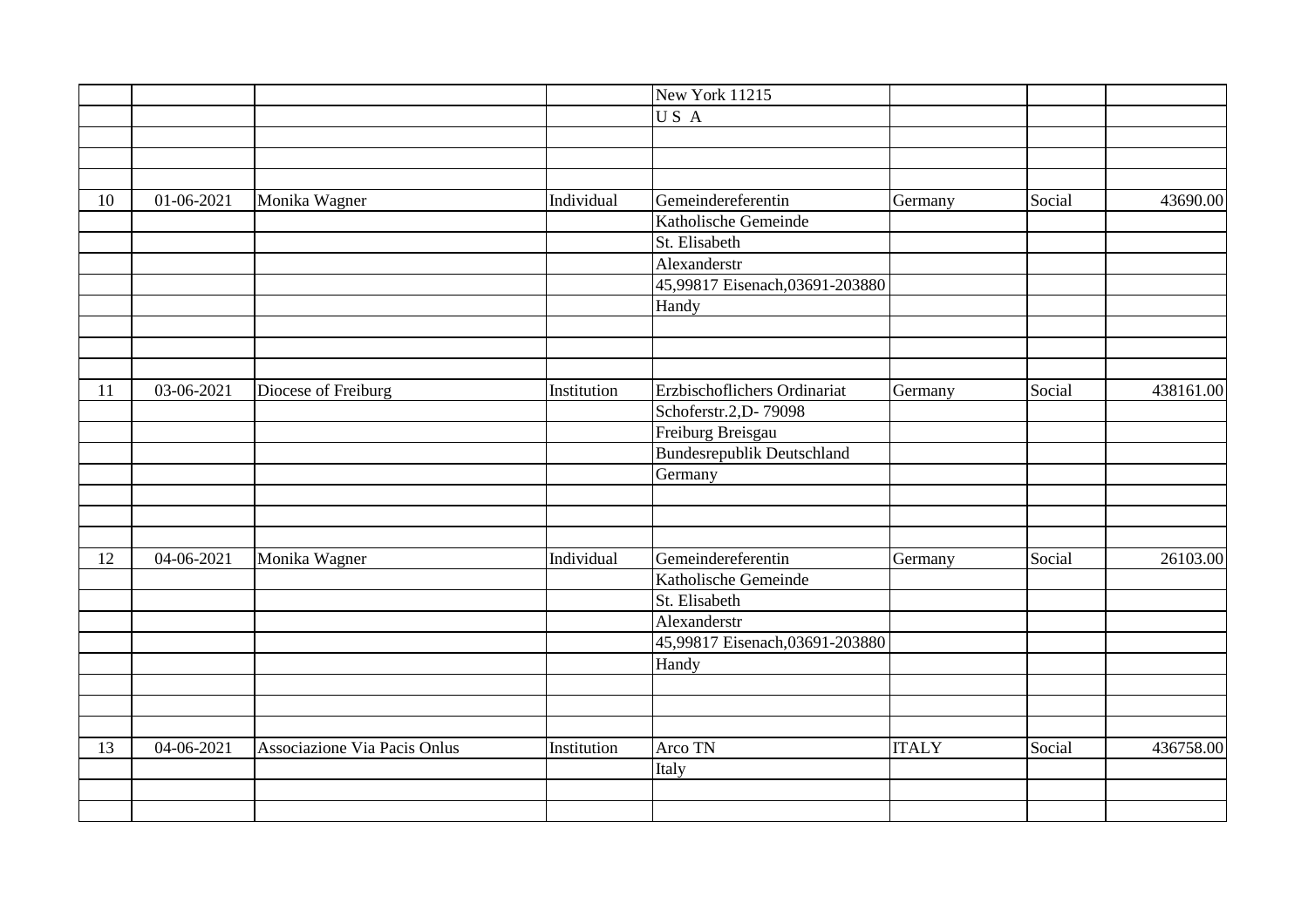| 14 | 07-06-2021   | <b>Communities Rising INC</b> | Institution | 2908 Rathton Road                      | USA    | Social    | 356421.00  |
|----|--------------|-------------------------------|-------------|----------------------------------------|--------|-----------|------------|
|    |              |                               |             | Camp Hill PA 17011                     |        |           |            |
|    |              |                               |             | <b>USA</b>                             |        |           |            |
|    |              |                               |             |                                        |        |           |            |
|    |              |                               |             |                                        |        |           |            |
|    |              |                               |             |                                        |        |           |            |
| 15 | 08-06-2021   | Archdiocese of Toronto        | Institution | <b>Catholic Pastoral Centre</b>        | Canada | Social    | 4432710.62 |
|    |              |                               |             | 1155 Yonge Street                      |        |           |            |
|    |              |                               |             | Toronto, Ontario                       |        |           |            |
|    |              |                               |             | M 4T1 W 2                              |        |           |            |
|    |              |                               |             | Canada                                 |        |           |            |
|    |              |                               |             |                                        |        |           |            |
|    |              |                               |             |                                        |        |           |            |
|    |              |                               |             |                                        |        |           |            |
| 16 | 08-06-2021   | Archdiocese of Toronto        | Institution | <b>Catholic Pastoral Centre</b>        | Canada | Social    | 1536600.00 |
|    |              |                               |             | 1155 Yonge Street                      |        |           |            |
|    |              |                               |             | Toronto, Ontario                       |        |           |            |
|    |              |                               |             | M 4T1 W 2                              |        |           |            |
|    |              |                               |             | Canada                                 |        |           |            |
|    |              |                               |             |                                        |        |           |            |
|    |              |                               |             |                                        |        |           |            |
|    |              |                               |             |                                        |        |           |            |
| 17 | $08-06-2021$ | Archdiocese of Toronto        | Institution | <b>Catholic Pastoral Centre</b>        | Canada | Social    | 1418400.00 |
|    |              |                               |             | 1155 Yonge Street                      |        |           |            |
|    |              |                               |             | Toronto, Ontario                       |        |           |            |
|    |              |                               |             | M 4T1 W 2                              |        |           |            |
|    |              |                               |             | Canada                                 |        |           |            |
|    |              |                               |             |                                        |        |           |            |
|    |              |                               |             |                                        |        |           |            |
|    |              |                               |             |                                        |        |           |            |
| 18 | 10-06-2021   | Casa Generalizia              | Institution | Franciscan Missionaries of Mary CITALY |        | Religious | 433355.00  |
|    |              |                               |             | Via Ferruccio 25,00185                 |        |           |            |
|    |              |                               |             | Rome, Italy                            |        |           |            |
|    |              |                               |             |                                        |        |           |            |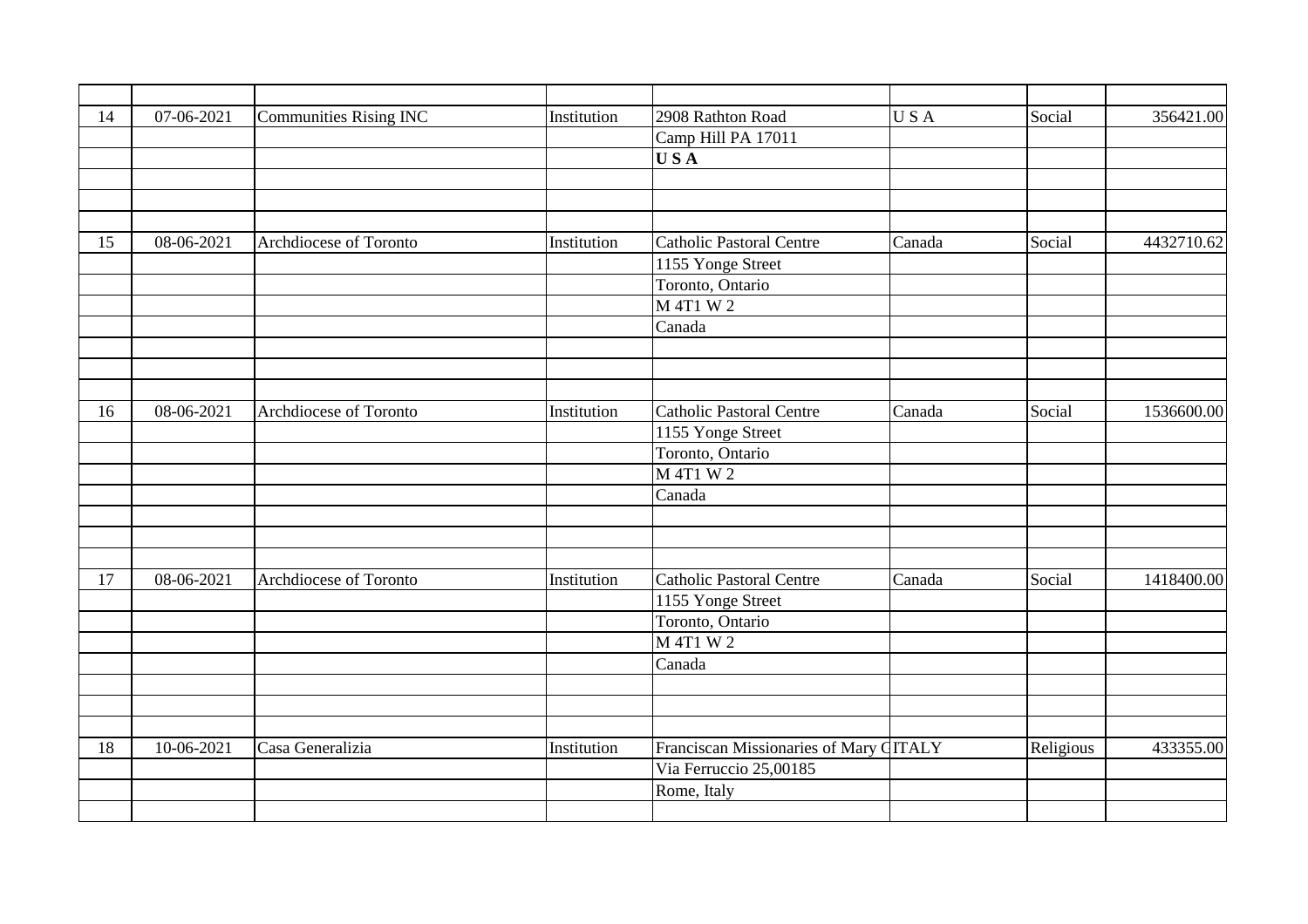| 19 | 10-06-2021 | Hannes Datta          | Individual  | Aktion Indien e.V.             | Germany    | Social    | 509804.00  |
|----|------------|-----------------------|-------------|--------------------------------|------------|-----------|------------|
|    |            |                       |             | 31180 Giesen, Meisenweg 26     |            |           |            |
|    |            |                       |             | Germany,                       |            |           |            |
|    |            |                       |             |                                |            |           |            |
|    |            |                       |             |                                |            |           |            |
|    |            |                       |             |                                |            |           |            |
| 20 | 11-06-2021 | Monika Wagner         | Individual  | Gemeindereferentin             | Germany    | Social    | 87430.00   |
|    |            |                       |             | Katholische Gemeinde           |            |           |            |
|    |            |                       |             | St. Elisabeth                  |            |           |            |
|    |            |                       |             | Alexanderstr                   |            |           |            |
|    |            |                       |             | 45,99817 Eisenach,03691-203880 |            |           |            |
|    |            |                       |             | Handy                          |            |           |            |
|    |            |                       |             |                                |            |           |            |
|    |            |                       |             |                                |            |           |            |
|    |            |                       |             |                                |            |           |            |
| 21 | 11-06-2021 | Dalit Solidarity      | Institution | PO Box 178995                  | USA        | Social    | 1086074.00 |
|    |            |                       |             | San Diego                      |            |           |            |
|    |            |                       |             | CA 92177                       |            |           |            |
|    |            |                       |             | USA                            |            |           |            |
|    |            |                       |             |                                |            |           |            |
|    |            |                       |             |                                |            |           |            |
| 23 | 14-06-2021 | Diocese of Innsbruck  | Institution | Riedgasse 9                    | Germany    | Religious | 625158.00  |
|    |            |                       |             | 6020                           |            |           |            |
|    |            |                       |             | Innsbruck                      |            |           |            |
|    |            |                       |             | Germany                        |            |           |            |
|    |            |                       |             |                                |            |           |            |
|    |            |                       |             |                                |            |           |            |
|    |            |                       |             |                                |            |           |            |
| 24 | 19-06-2021 | Missiebureau Roermond | Institution | Swalmerstratt 100              | Netherland | Social    | 86407.00   |
|    |            |                       |             | 6041 CZ Roermond               |            |           |            |
|    |            |                       |             | The Netherlads                 |            |           |            |
|    |            |                       |             |                                |            |           |            |
|    |            |                       |             |                                |            |           |            |